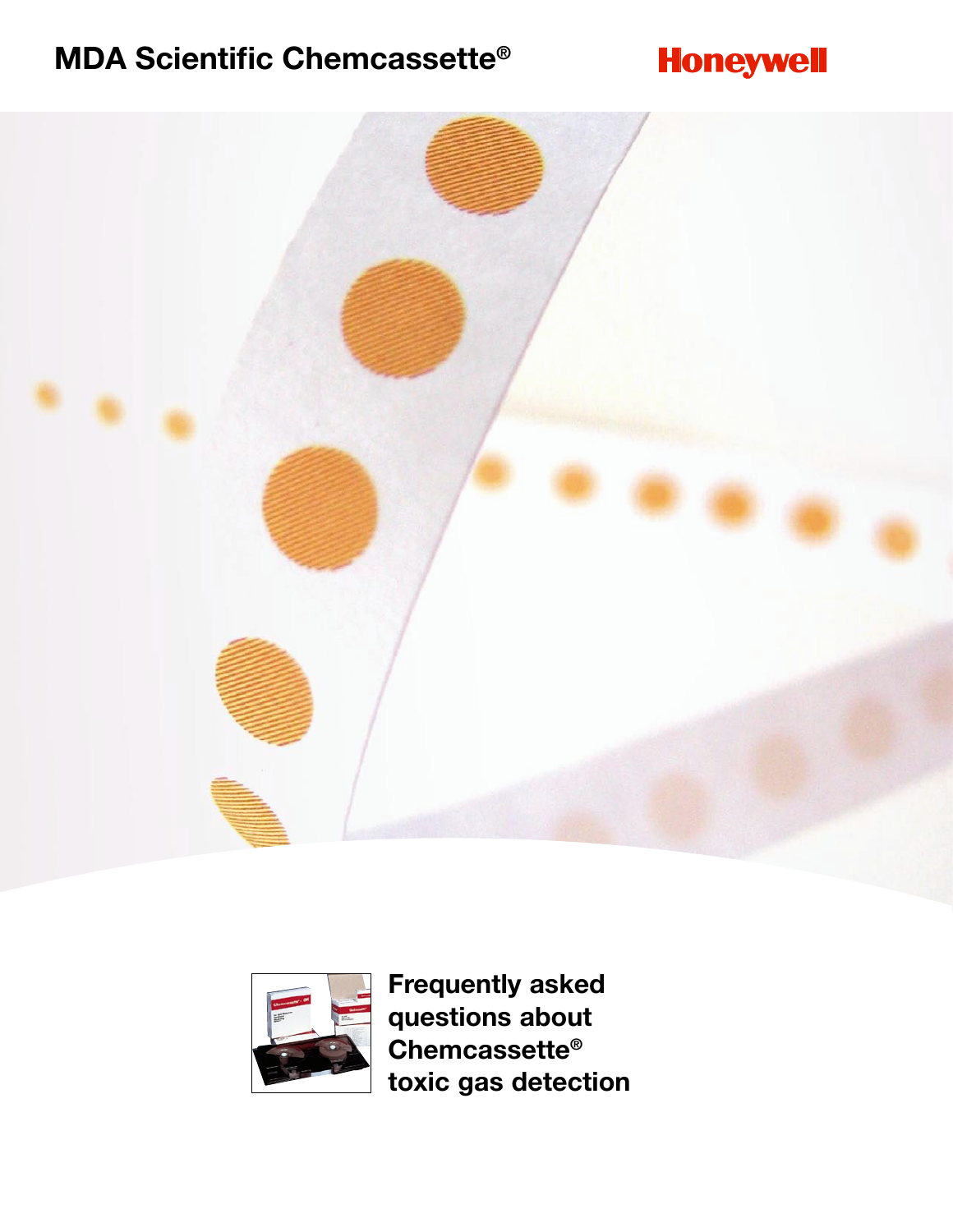# **Q. What is a Chemcassette®?**

**"Chemcassette®" is the unique trademarked name for a calibration free toxic gas detection method that uses an optical scanning system to detect the presence of gas by a color change on the specially chemically impregnated paper tape. Chemcassette® technology is highly specific and reacts extremely fast to the presence of parts per billion (ppb) levels of many hazardous gases. Over 200,000 points of gas detection are currently maintained by the Chemcassette® sensing technology at any given time around the world in some of the most critical safety applications possible.** 

## **Q. Where can I buy Chemcassette® product?**

Only Honeywell Analytics' authorized sales and service representatives can supply the unique Chemcassette® product line. Only Honeywell Analytics designs, manufactures, sells and supports Chemcassette® products.

## **Q. What support do I get when I buy a unique Chemcassette® product?**

Each MDA Scientific Chemcassette® is manufactured to traceable ISO 9000 manufacturing standards by a world class team of highly trained chemists and each batch is calibrated with ultra pure gas that is traceable to nationally accepted standards. This means that the end user does not have to provide calibration facilities themselves thereby saving cost and reducing risks to their own staff. Efficient high volume manufacturing techniques means that there is always available Chemcassette® in stock that can be shipped anywhere in the world so that our customers are never left without adequate safety cover. Application support with expert gas detection chemists is available by phone and e-mail and is supported with many years of technical application notes and help to diagnose common support issues. Should there be any concern regarding the performance of an individual Chemcassette®, a free of charge evaluation will be performed to trouble shoot the observed scenario using the award winning quality management system "Customer Discrepancy Report" CDR. Every CDR completed

by a customer is guaranteed a full response and the outcome is reported directly back to the end user to ensure a complete resolution process. Each Chemcassette® is backed with a full warranty and we have over 20 years of experience regarding the quality control of our proven sensing technology.

## **Q. What statistics prove the benefits of Chemcassette® technology?**

Honeywell Analytics has been manufacturing their unique Chemcassette® sensor tapes for over 25 years and maintain traceable records on every production batch, every calibration and every instrument and calibration gas cylinder used to perform the calibration. Experienced scientists maintain a constant measurement environment when performing the calibrations and they are skilled at handling the very toxic gases used for testing and have double checks in place to confirm that the test gas is still within acceptable specification. Looking at just the data on just a single tape sample is not adequate proof that the detection principle is reliable and reproducible; it is essential that the sensing technology can be backed by many years of data that takes into account batch to batch variations and confirms that every single Chemcassette® will detect toxic gas as specified, every time!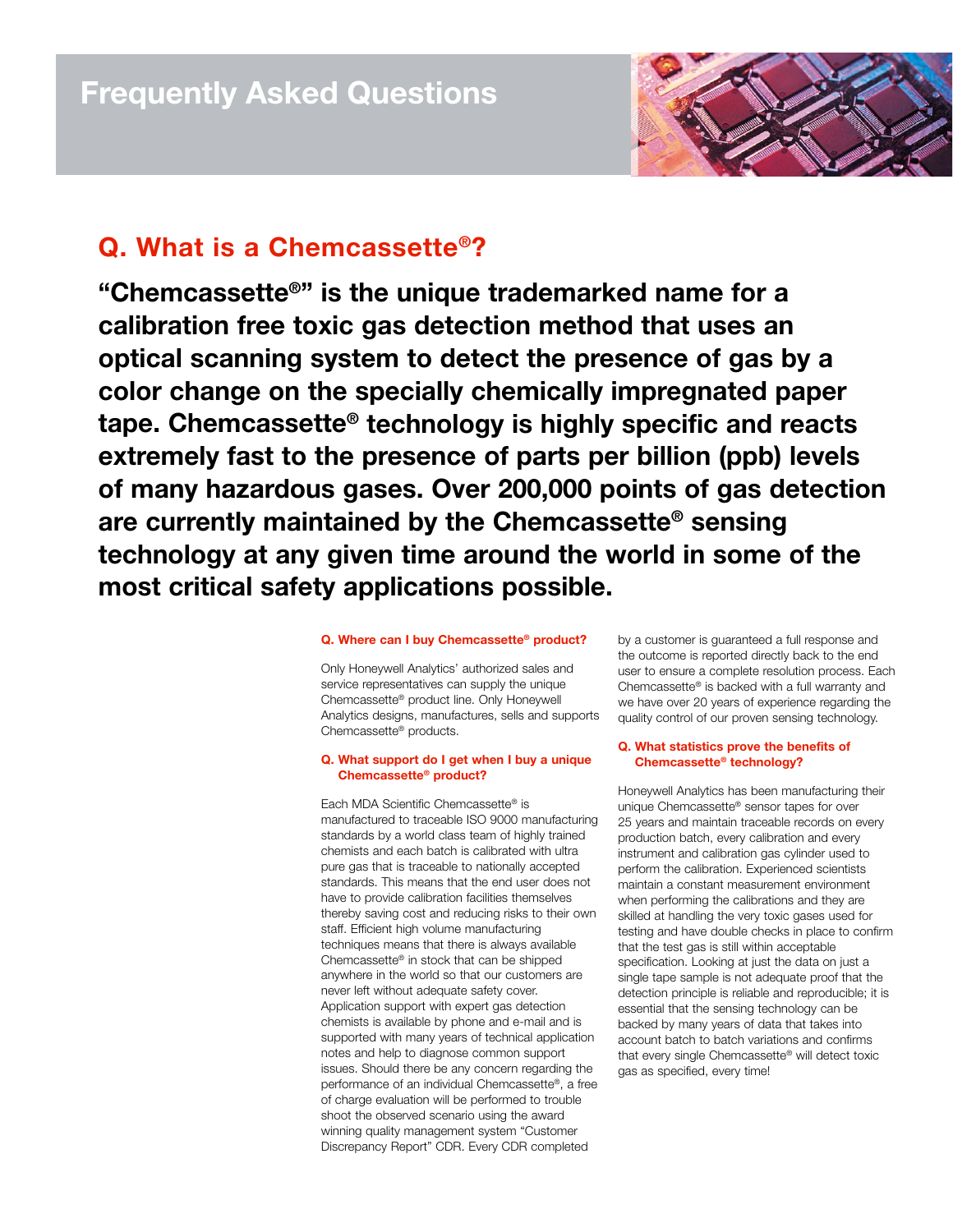# **Chemcassette®**



### **Q. What makes Chemcassette® technology unique?**

In general all the chemical methods are specially formulated and proven to work in the real end user environment with demanding applications associated with changes in the environmental conditions and potential cross interference sources. We are not satisfied with making controlled laboratory environment only tests; all our Chemcassette® tapes must be proven to work in real industrial applications and be scalable for high volume production chemistry runs to satisfy our global customer base. Our Chemcassette® formulations are coated on a unique paper medium that is exclusively available to Honeywell Analytics. The software algorithms that process the gas detection methods on the MDA Scientific range of toxic gas analyzers are the product of many years of chemistry and software development and are only guaranteed to work when using Chemcassette® products. In summary the Chemcassette® medium and the instrumentation and software that control the detection principle are uniquely integrated; any unauthorized change in one of these factors would represent an unsafe gas sampling scenario as it would be both untested and unsupported by Honeywell Analytics.

## **Q. Is my original warranty still valid if I use other paper tape or consumable products on MDA Scientific Analyzers?**

Honeywell Analytics can only support the warranty performance of both the MDA Scientific instrument and the Chemcassette® tapes so long as Honeywell Analytics approved parts and Chemcassette® tapes have been used and approved service interactions have been undertaken. Use of an unauthorized source of paper tape immediately voids the existing warranty on the MDA Scientific analyzer and Honeywell Analytics is not responsible or liable for any costs or damages caused by the use of inappropriate parts. Our customers' safety is imperative to Honeywell Analytics and we therefore recommend routine maintenance by approved service personnel to maintain the performance and warranty of their gas detection systems.

## **Q. What if an incident prevented the supply of Chemcassette® from the factory?**

Honeywell Analytics supports numerous industries that demand continuous supply of replacement Chemcassette® product; our customers could not maintain their own production processes without our guarantee of available supplies. To overcome any worst case scenario such as our factory being unable to manufacture new tapes (due to an accident affecting the building for example) we have a duplicate factory manufacturing Chemcassette® in Europe as well as the original manufacturing site in Illinois, USA. Both factories can supply in excess of our typical annual demand and operate to the same exacting standards, materials and ISO 9000 audited processes.



### **Interesting facts about Chemcassette® History**

### **Accuracy & Reproducibility**

Honeywell Analytics has manufactured Chemcassette® tape for the detection of Phosgene gas with a greater than 98% reproducibility for over 25 years. This equates to a length of Chemcassette® that could stretch to the Moon and back 16 times or wrap around the Earth's equator over 300 times!

### **History of Chemcassette®**

A brief chronology of our developments with Chemcassette® demonstrates our long term commitment to supporting our customers and their life safety systems:

| 1972: | Developed the TDI (7000) Chemcassette <sup>®</sup><br>instrument | 1988: | MDA Scientific acquired by Zellweger<br>Analytics                 | 1994:    | CM4 four channel continuous monitor<br>launched                                   |
|-------|------------------------------------------------------------------|-------|-------------------------------------------------------------------|----------|-----------------------------------------------------------------------------------|
| 1977: | Launch of Phosgene Chemcassette <sup>®</sup> tape                | 1992: | Sulfur Analyzers developed for process                            | 2000:    | Vertex 72 point continuous monitor<br>launched                                    |
|       | 1981: Launch of Hydrides Chemcassette <sup>®</sup> tape          |       | analysis (9600L 9600P)                                            |          |                                                                                   |
| 1983: | 7100 and the I P extended lifetime<br>Chemcassette <sup>®</sup>  | 1992: | Millionth tape produced and 1000<br>System 16 instruments shipped | $2004 -$ | Extended 3 month lifetime<br>Chemcassette <sup>®</sup> tapes launched             |
| 1987: | System 16 multi point sequential analyzer<br>launched            | 1993: | ISO 9000 approvals gained                                         | 2005:    | Honeywell acquires Zellweger Analytics to<br>form a leading sensor supply company |